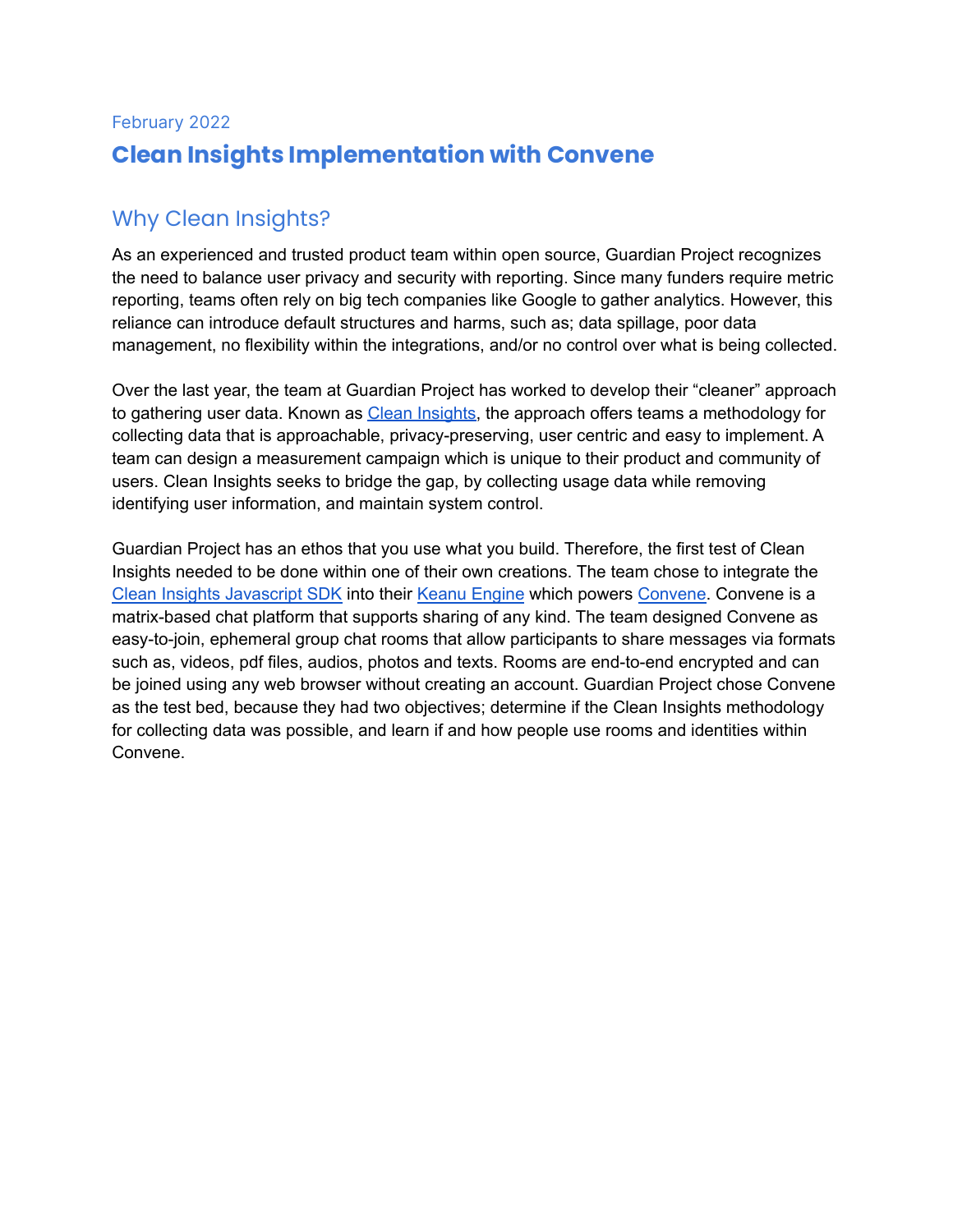

Click a link and you're in a secure chat. No app or account required. No personal information requested.

**A Safe Place to Connect** 

Convene offers an end-to-end encrypted conversation that safeguards against physical and digital threats.

**Rooms that Self Destruct** 

Convene makes it easy to delete all message history and close a room.

*Image: Keanu Engine, Convene App Concept*



*Image: Convene Website*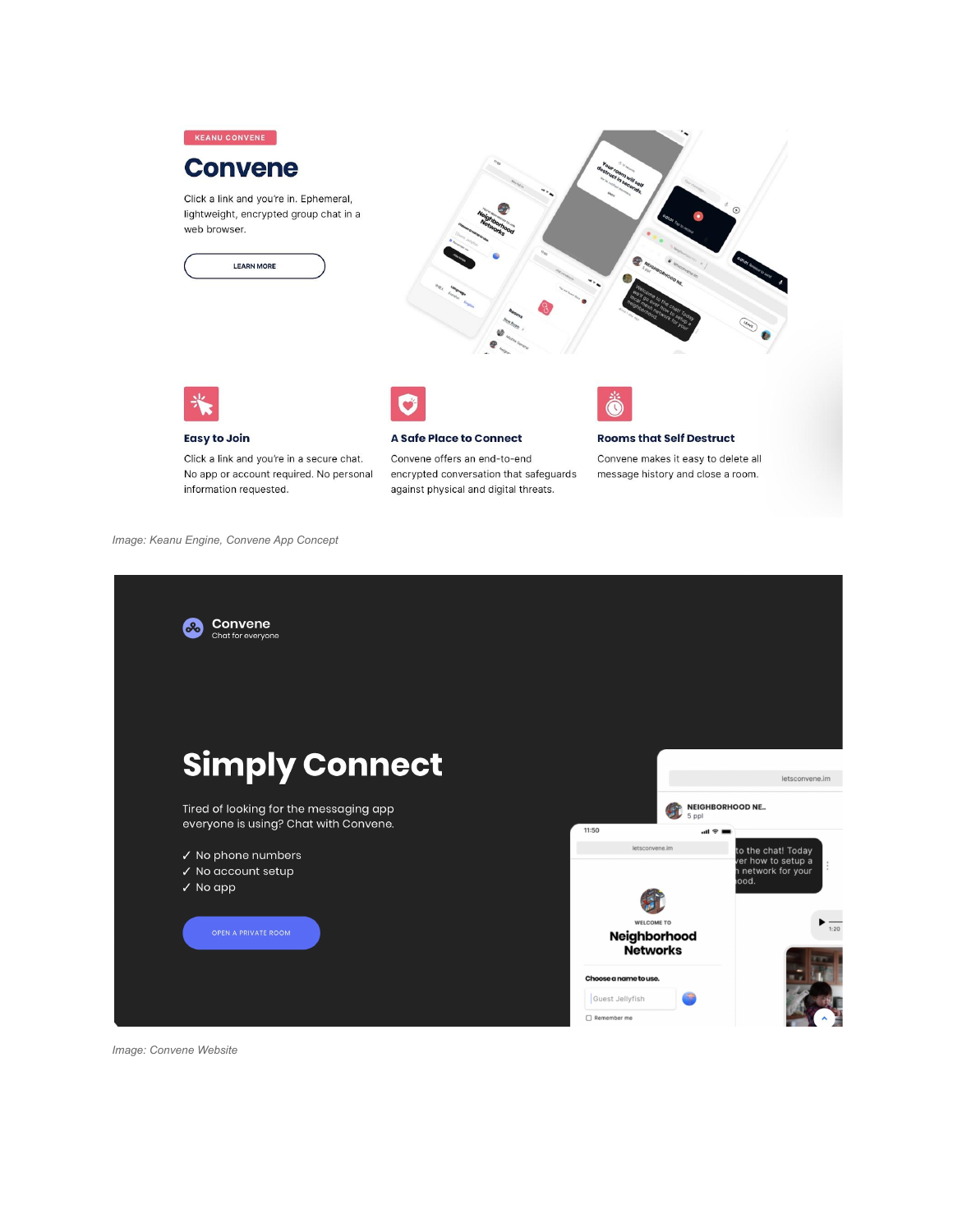# What question(s) did the team ask?

The purpose of this initial test was really two-fold:

- Is it possible to collect data on specific features usage anonymously?
- To what extent is their newly released voice chat feature being used?

## The Measurement Campaign

In order to answer their questions, while only collecting the necessary data, the team needed to implement a measurement campaign very carefully. The team decided to record the number of voice messages sent. However, it was designed to gather data only *after* getting consent. After a user records and sends their initial voice chat, they are prompted to join the campaign and provide anonymous usage data. This is a crucial design decision because it provides the user with an understanding of what type of usage data would be collected and for how long. In addition, it spares the rest of users an irrelevant and extra question regarding data and consent.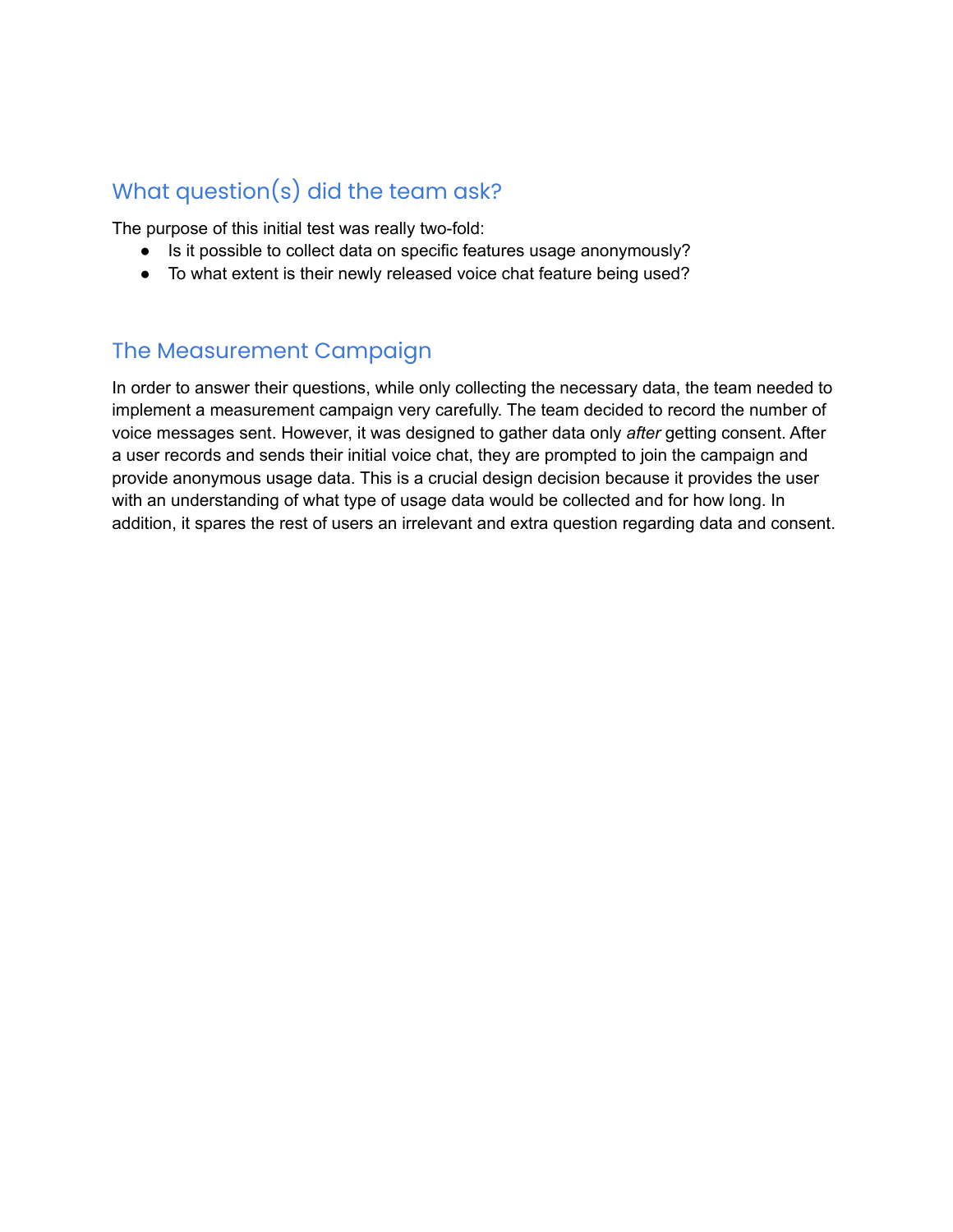

*Image: Screen Capture of Consent UI for the Clean Insights Measurement Campaign within the Convene App*

The campaign recorded how many voice chat messages were sent over 6 months. If a user opts-in, usage data is collected during the week, then sent to Guardian Projects' Matomo dashboard using the **Clean Insights [Matomo](https://gitlab.com/cleaninsights/clean-insights-matomo-proxy) Proxy**.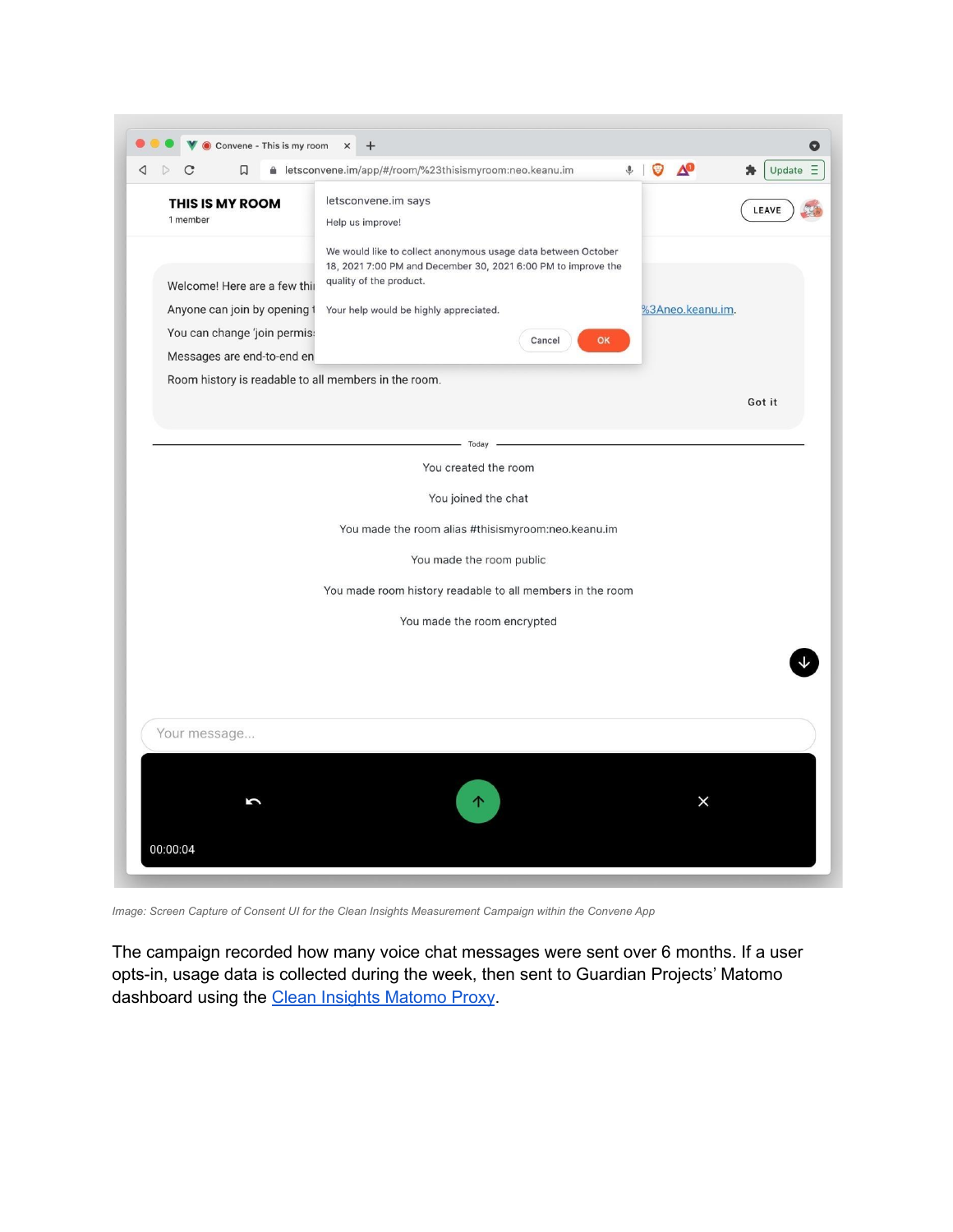

*Image: Guardian Project's Matomo Dashboard, Convene Insights*

# **Thanks to Clean Insights, the results are in, people are using voice chat!**

## The Impact

The team aggregated the data and deciphered that within the limited pool of test users, voice chat was used **100 times over 6 months.** Not only did this implementation prove Clean Insights was possible, but it proved there are privacy conscious users who will consent to sharing their data with a trusted app like Convene. Affirming that with enough teamwork, perseverance, and execution, gathering *clean*, insightful data is achievable!

# **Ah Ha Moments**

"It's exciting to learn that a feature you spent time and effort developing is actually being used." Keanu weblite developer

"It's similar to Google analytics without all the tracking baggage. We're able to collect user data that we need in a privacy preserving manner." Convene product developer

"It's really helpful to balance reporting pieces with the knowledge that what you are building is being used and helping people." Convene product developer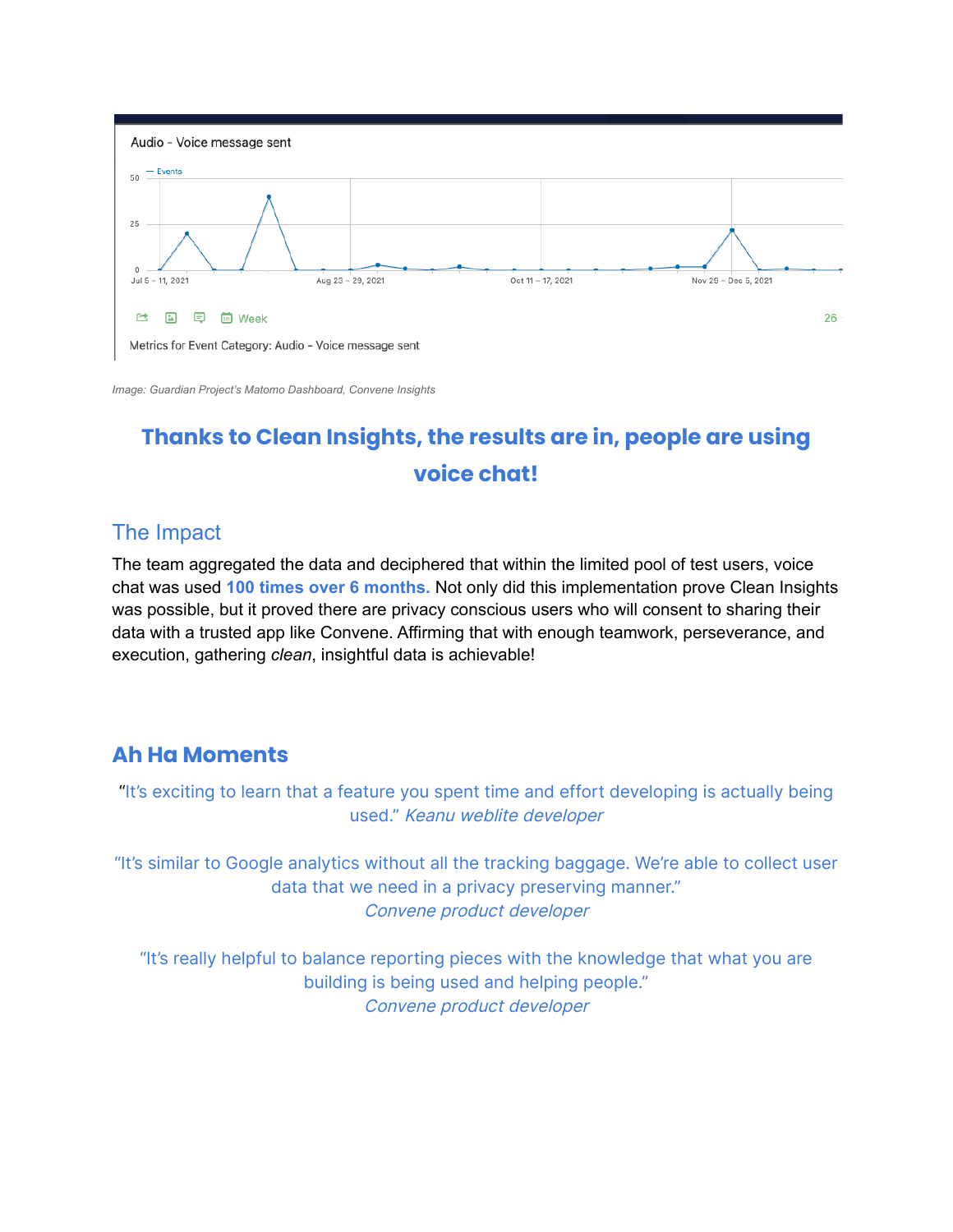#### What's Next?

With this new knowledge, the team realized this is just the beginning of what can be learned! The data collected helps the team understand that the feature is being used, but doesn't accurately capture the user behavior. Do users begin to send a voice message, then quit? Are all the numbers coming from one user? Do users prefer voice messages over text? What other measurements can be collected to help create a clearer picture of how people are using Convene? The team now has many more ideas about what to measure next!

After the launch of the original measurement campaign some users got concerned by it, causing the team to remove the original Clean Insights consent and measurement campaign from the app. Due to user feedback, the team is working on an improved user experience and language around consent to make it more clear and cohesive with their measurement campaign, and including an option for users to opt-out or change their preferences at any time. The launch of the new measurement campaign will collect more usage data. The new proposed consent design and possible measurements are featured below.

#### *Possible measurements:*

- If you set a name
- If you changed your name
- If you leave a group
- If you delete a group
- The number of groups you're in
- Which browser you're using
- If you encounter errors

#### *Possible consent:*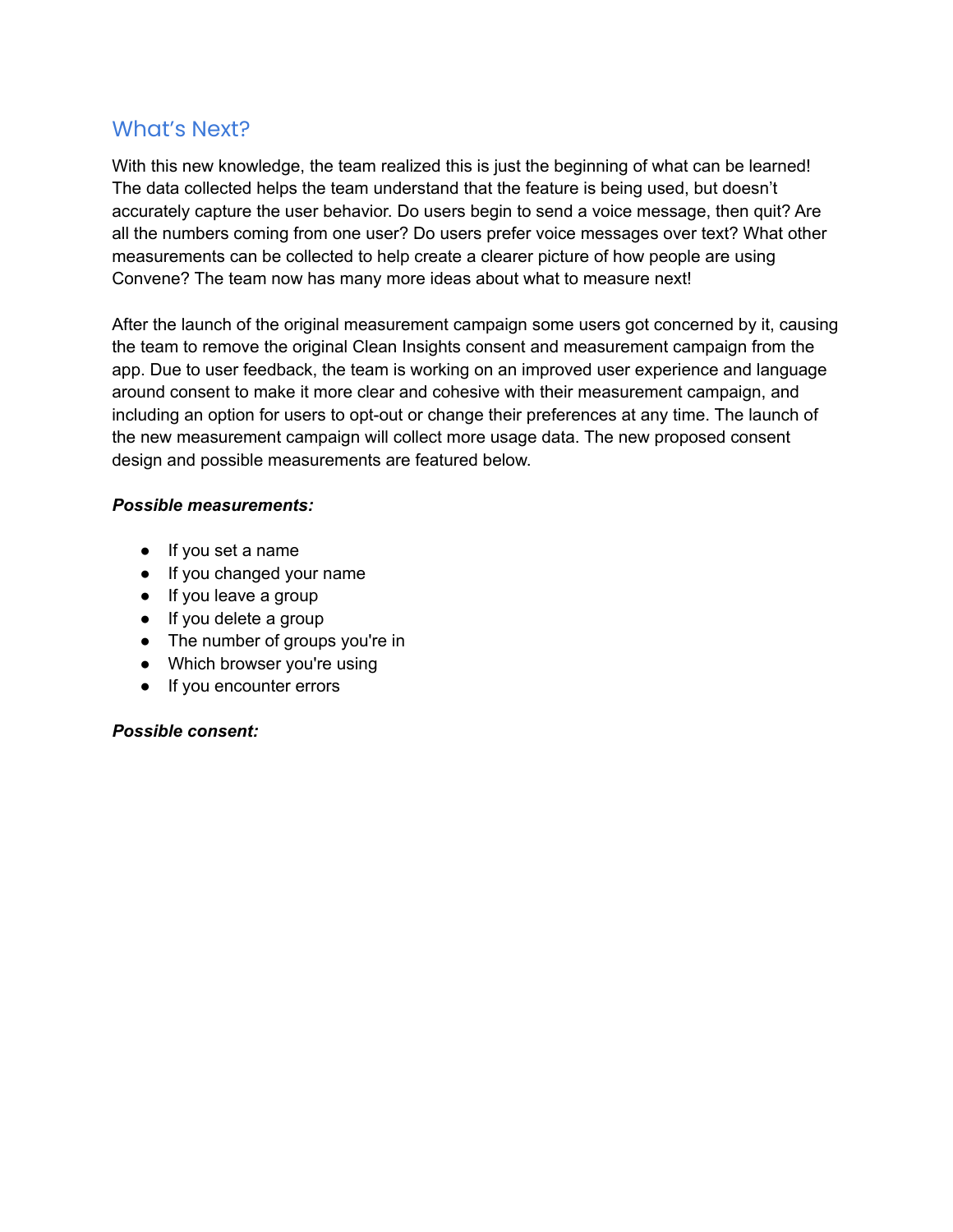

*Image: Consent UI Example within the Convene App*

After this minimal integration, the team is excited to begin implementing Clean Insights across more of their branded instances of the Keanu Engine. With the realization that privacy preserving measurements are able to be collected, the team hopes to measure more data points around user behaviors to understand how people use identities and groups. By collecting more data points across instances in one unified place, it will provide the team more data points in real-time to correlate the qualitative data points already being collected through trainings with more quantified data collected through Clean Insights.

# Impact on Clean Insights Project (Learned Insights)

One question the Clean Insights team has is whether they need a better dashboard for displaying the data coming into Matomo. From the implementation with Convene, the client was extremely satisfied with Matomo. They felt the flexibility of the Matomo dashboard was tremendously helpful! They like having the ability to display all their products in one place, interact with the data in real-time, customize the windows on their dashboard and filter behaviors and visits. All of which makes it easier to deliberate, aggregate and synthesize the metrics for reporting and learning.